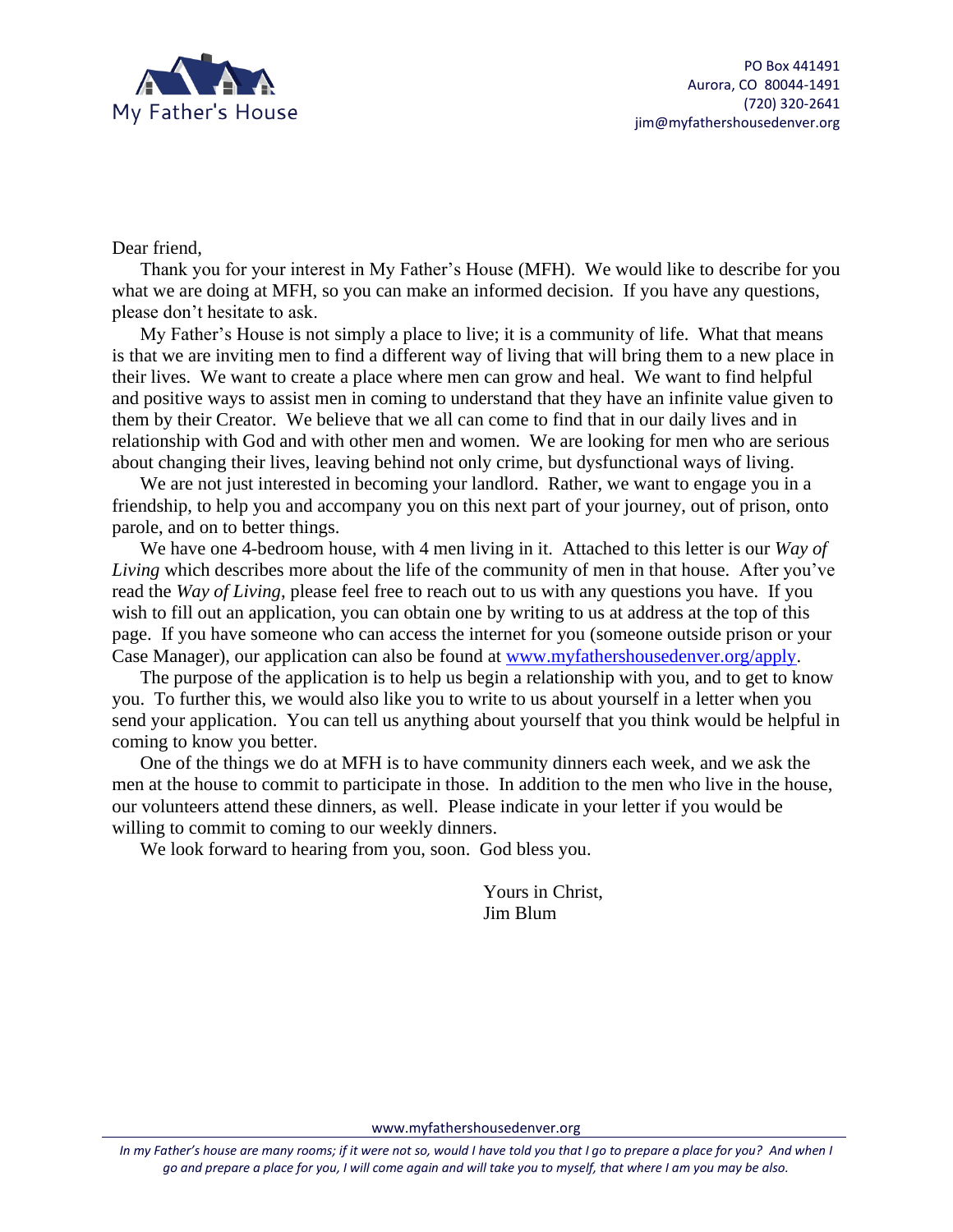# **My Father's House**

## *In my Father's house are many rooms; if it were not so, would I have told you that I go to prepare a place for you? And when I go and prepare a place for you, I will come again and*  will take you to myself, that where I am you may be also. Jn 14:2-3

## **Core Values**

My Father's House works to create a community of life, and invites its members to experience that:

- 1. Our greatest need is to have a place that is prepared for us by Someone.
- 2. This place is not primarily a physical space; but becomes real in relationship.
- 3. When we are in such a place, we feel at home and are free.

In order to favor this experience, My Father's House (MFH) proposes a way of living together in a house which is meant to help one grow in responsibility and appreciation of one's own life and the lives of others. It is not a "program"; rather MFH relies entirely on each individual's personal responsibility to live in the house as a community of healing; in simple words, as a home.

Community members are responsible to the MFH community at all times, by supporting one another and helping fellow members to experience the beauty of mutual and shared responsibility.

# **The Way of Living of My Father's House**

# 1. There is Someone who is preparing a place for us.

Prospective members will ask to live in a house by applying to MFH. Based on evidence gathered through the application process regarding the applicant's willingness to experience the three core values, MFH will choose persons to live in the house. Support Friends, men and women involved with MFH to accompany the members of the community in their journey on parole, will be available for each member, with the purpose of walking with him in his challenges and enabling him to experience love for his life.

MFH will welcome each member in the house by providing an initial "welcome kit" and will assign a single bedroom to each member. MFH will also furnish each house.

The following are specific norms of the way of living proposed by My Father's House to experience core value #1.

*Hours*: The way of living in the house seeks to facilitate the awareness that Someone is preparing a place for us where our life will be lived fully. Except for community members who work nights, the daytime activity in the house should be spent by carrying out meaningful activities, such as working, reading, and meditating. MFH does not consider it healthy, physically or emotionally, to sleep excessively, or late into the day, without a valid reason (e.g., sickness, odd hours of work). Members who are unemployed and of working age, for example, shall spend time looking for and applying for jobs. Hanging around the house with no purpose during the day leads us to forget that Someone is waiting for us. Members shall abide by the curfew given them by their parole/probation officer.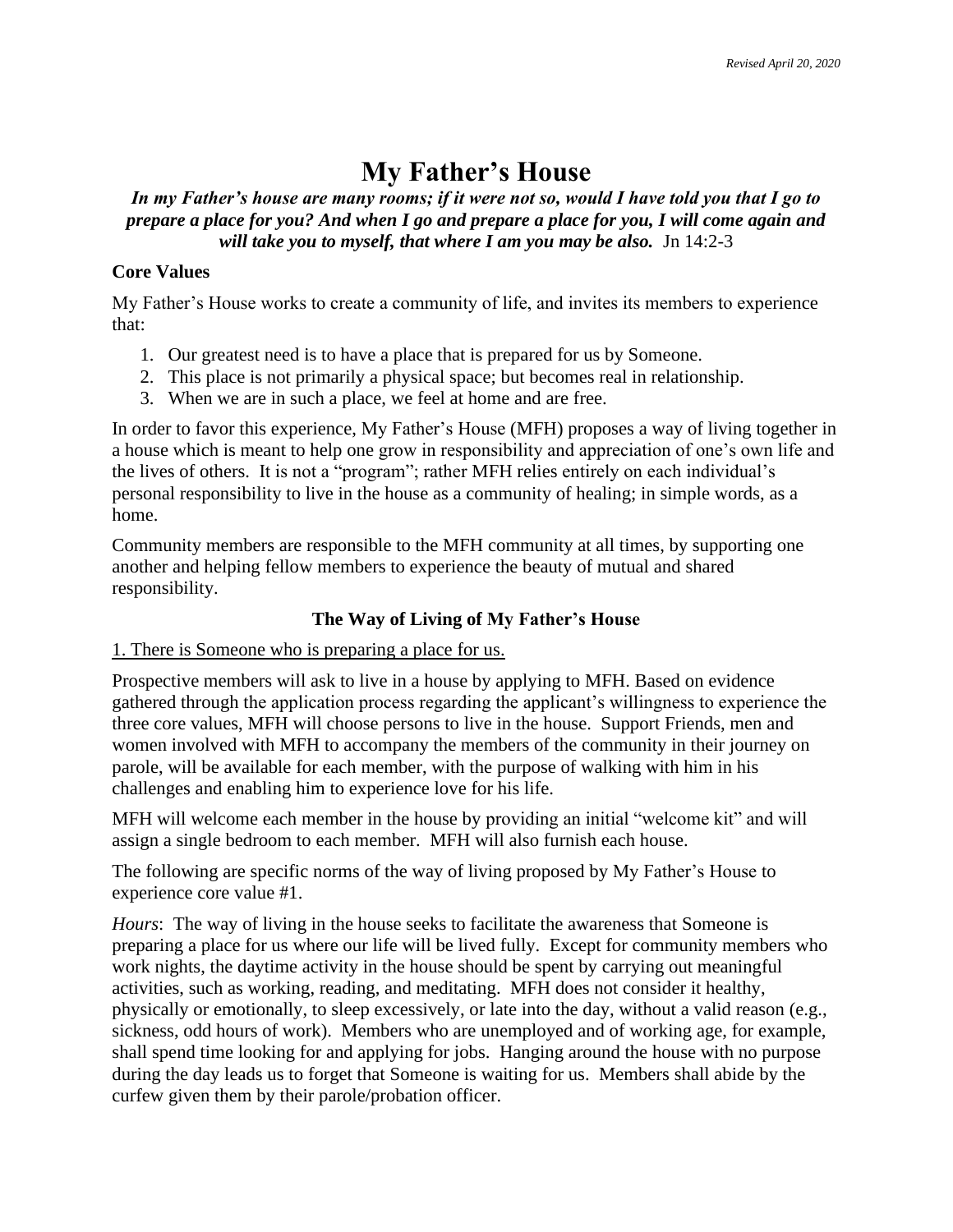*Meals*: Each community member is responsible to provide his own food, but MFH encourages the members to work together to provide meals for the house. At a minimum, MFH proposes to the members to schedule one Common Supper weekly which will be shared by all members of the house. The members will not simply attend the dinner but also participate in the preparation and the clean-up afterwards. The Common Supper has the purpose of sharing challenges and experiences related to the life together. Support Friends and other members of MFH may attend the Common Supper. Food will be stored in the kitchen, not in community members' bedrooms.

*Cleanliness*: The common responsibility to prepare a place for everyone cannot disregard the importance of keeping the house clean. Each community member shall wash his dishes immediately after using them. Dishes shall not be left in the sink or on the counter. The house shall be kept clean. Basic guidelines for house cleaning include: (i) at least weekly cleaning of sinks, toilets, tub and floors in bathrooms; (ii) washing bedsheets every other week; (iii) vacuuming the carpet every week; (iv) dusting off the furniture every other week; (v) quarterly wiping down the window blinds; (vi) as needed, cleaning baseboards and under beds.

*Bedrooms:* Community members shall not ever go into another member's room or belongings. Each member is responsible for the cleaning of his own bedroom. Order helps us to experience the beauty of Someone who has prepared a place for us. Clothes must be put away in dressers or closets. Non-essential items can be boxed up and stored in storage spaces such as the garage or crawl space.

*Utilities*: The renters in the house will split the cost of the utilities (gas & electric, water & sewer). Thus, it is important to be conservative with the use of these utilities. In the case where a washing machine and dryer are available in a house, members will be allowed to use them after 7:30 am with the last dryer load started no later than 9:00 pm. Whenever the washer and dryer are used, members shall wipe out the washer and clean the lint from the dryer when they are finished with laundry. MFH will not provide a TV. If the members wish to share the cost of a television and cable service, they may choose to do so. They should consult with staff and Support Friends about this to find an equitable way to accomplish it.

*Vehicles:* To be on the house's property, all vehicles must be licensed, insured, and operational. MFH prohibits repairing of cars in the garage or driveway.

*Telephone:* MFH may provide a home phone in each house for practical needs. Community members should not arbitrarily and superficially use the phone to entertain meaningless conversations. Each member should avoid disturbing others while using the telephone. The use of the telephone should never interfere with the moments of shared life (e.g., community dinner). Where a home phone is not provided, each member shall provide his own cell phone.

*Computers*: To share the responsibility of making everyone feel welcome, community members who have permission from parole/probation officers to use computers or smartphones shall have a password to access the devices. The costs directly related to the usage of personal devices, including the cost of the monitoring software required by parole/probation, and any internet service, will be borne by the respective devices' owners. Each member shall use computers and other devices in accordance with the parole/probation officer's rules and will be personally responsible for violations of such rules.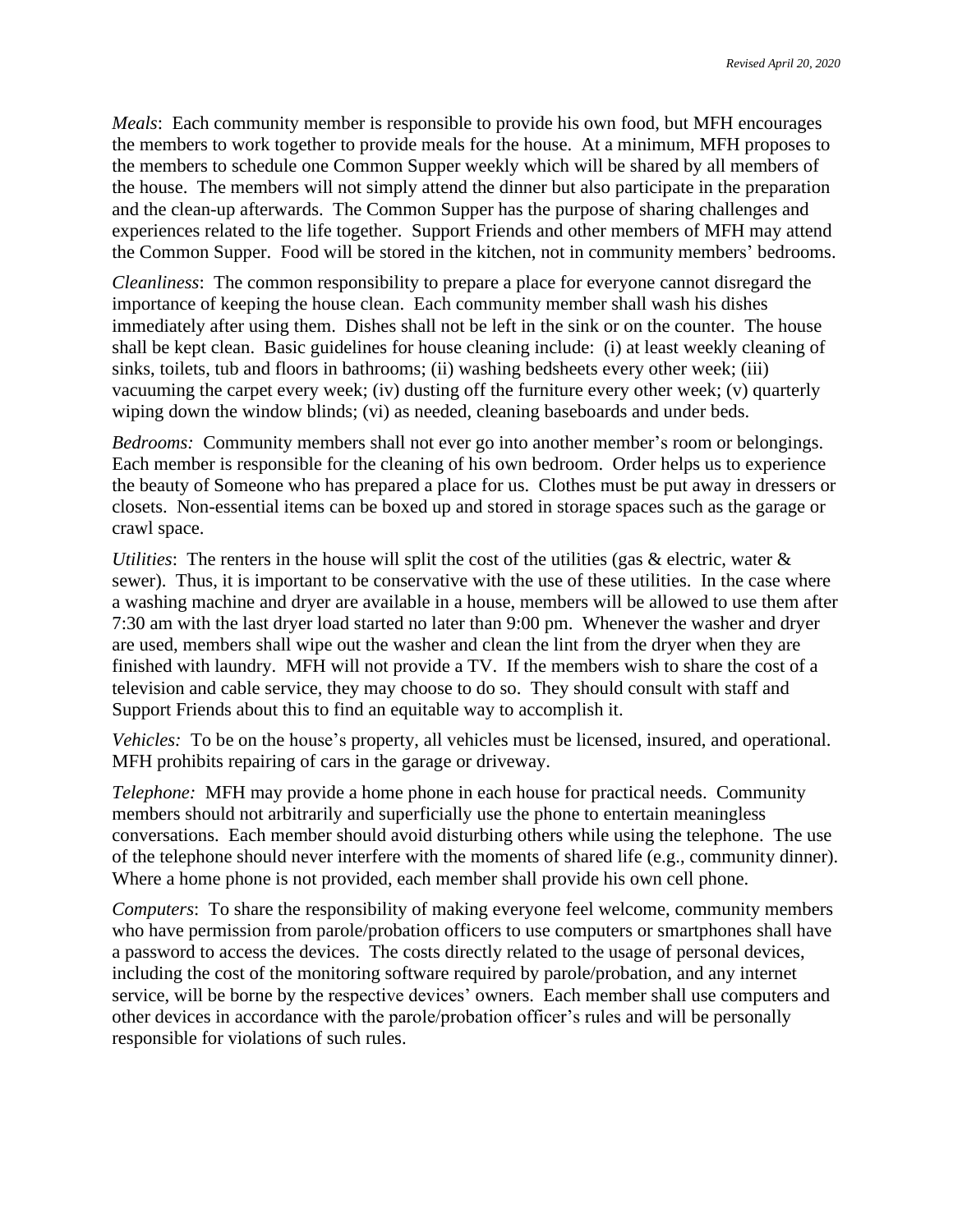#### 2. A place made of relationships.

Each house will aspire to function as a community. Within this community, relationships have the purpose of accompanying each other on a journey of discovery of the infinite value of our persons.

Support Friends (non-resident volunteers) will be available for each member, with the purpose of accompanying him in his challenges and enabling him to experience love for his life.

The following are specific norms of the way of living proposed by My Father's House to experience core value #2.

*Chores*: Community members shall be responsible for keeping the house clean and orderly at all times, and caring for the lawn. All members will share in the agreed-upon chore schedule. They will develop this chore schedule for the common areas together, as a community; and divide the work equally. This will include, but not be limited to, the following: (i) daily wiping of dining table and kitchen countertops; (ii) keeping personal belongings picked up and putting away any clutter; (iii) weekly washing/drying of kitchen towels and washcloths and towels; (iv) bi-weekly sweeping and mopping wood floors with appropriate chemicals and tools; (v) monthly cleaning out of refrigerators, food cabinets and pantry; (vi) annual cleaning of cabinets inside and out; (vii) weekly mowing and trimming of the lawn; (viii) weeding the yard and gardens as necessary; (ix) raking the yard as necessary; (x) sweeping the carport and walks weekly; (xi) snow removal from the driveway, walks and public sidewalk in front of the house according to the local ordinances.

*Fraternal Charity*: MFH proposes to avoid borrowing and lending money among community members. Fraternal charity is encouraged and permitted under the care of the staff of MFH, which *may* allow a member to borrow money from someone else in the home in very limited amounts and for very short periods of time. In seeking counsel about ways to help each other, including financially, members are invited to seek counsel from Support Friends. In general, MFH requires that, *if* money is allowed by staff to be lent, the amount borrowed by a member from another member shall not exceed \$25 and all loans must be paid back within two weeks. A Promissory Note for the amount borrowed, stating the date by which the money will be repaid shall be written and signed by both members.

*Respect for Persons*: MFH encourages respect for all the members of the community. Insulting, derogatory, vulgar and profane language are not permitted in talking to or about other persons, whether they are part of the community or not. Foul language is offensive, and shall be avoided.

*Houseguests:* Each house is the home of all the community members. Hence, guests must be courteous with every member and spend their visits in the common areas of the house. Visiting is only to be done in the common areas of the home. No visitors in the members' individual rooms. No minors may ever come to the house. No guest is permitted to be at the house before 8 am or after 10 pm. Support Friends, members of the Board of Directors, and other staff are not considered guests/visitors.

#### 3. A place where we can experience true freedom.

True freedom is not simply being out from under rules. Rather, it is the ability to be the person whom God created one to be; to live out the purpose to which he has been called and for which he has been created. It is journeying towards a fulfilled life, a life that has meaning.